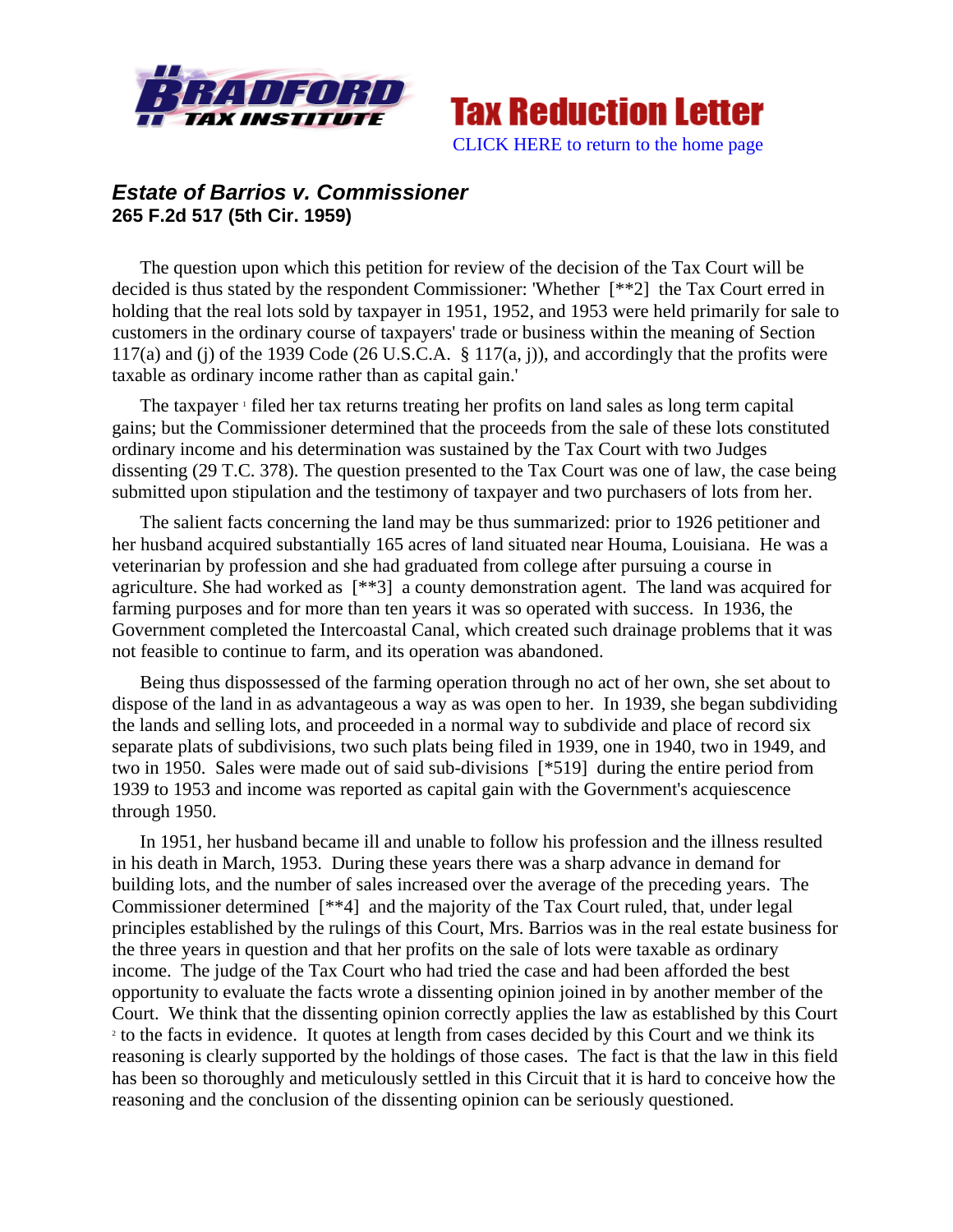The cases decided by this Court developing the history and rationale of every phase and angle of the question presented are collected and analyzed in a series of recent decisions.<sup>3</sup> No good purpose will be served by a repetition of the various tests so carefully [\*\*5] spelled out in these decisions. It will suffice to apply them to illustrative phases of the transactions before us which the majority opinion and the Commissioner's brief claim are ruled by these cases in favor of respondent.

Respondent first argues that petitioner's action in subdividing and platting the land adapting it for sale in lots including landscaping -- meaning in most instances bulldozing the trees and bushes out of the way, filling in low places and the like  $4$  -- and installation of streets, water [\*520] mains and culverts are activities which are incompatible with the concept of liquidating a capital asset. The listed cases hold directly the contrary, and the facts here bring every facet of this case within those holdings. It is conceded that taxpayer bought the land to live on and to operate a farm, and that she abandoned this purpose only when she had to; it is further conceded that she never intended to go into the real estate business, and that she never improved the lots by erecting buildings and never bought or sold other parcels of land, although importuned so to do;<sup>5</sup> that she never engaged in any form of advertising, or employed [\*\*6] a real estate agent, or solicited a prospective purchaser.

The idea of selling a large tract of land in lots embraces necessarily the construction of streets for access to them, the provision of drainage and the furnishing of access to such a necessity as water. It is hardly conceivable that taxpayer could have sold a lot without doing these things. To contend that reasonable expenditures and efforts, in such necessary undertakings are not entitled to capital gains treatment is to reject entirely the established principle that a person holding lands under such circumstances may subdivide it for advantageous sale.

The Commissioner conceives the volume of the selling business to be such as to strip the taxpayer of the right to disavow that she was in the real estate business. The answer to that contention was furnished by Goldberg, who sold ninety houses in one year, and Consolidated Naval Stores, which in one year made over one hundred sales, aggregating nearly 200,000 acres of land. The taxpayer here during the three years involved closed eighty-eight sales -- less than three a month -- without leaving her home where her chief occupation was looking after her [\*\*7] mortally sick husband. 6

Being of the clear opinion that the Tax Court has incorrectly applied the law to the undisputed facts of this case, its judgment is reversed and judgment is entered here in favor of petitioners.

## Reversed.

1. Sallie F. Burrios, widow of Luke J. Barrios, will be referred to as petitioner or taxpayer. Joint returns were filed by her and her husband, but the property was, during the tax years involved, owned by her and her husband died in March, 1953.

2. These excerpts from the dissenting opinion constitute, in our judgment, a correct evaluation of the facts and application of the law:

I feel the facts show a gradual liquidation over a fifteen year period of property purchased for farm land, with increased sales during the last few years due to fortuitous circumstances rather than an active business operation.

'Petitioner, who had four years of study of agriculture in college, ran this sugar plantation up until the land was rendered worthless for farming in 1936. \* \* \* In 1939 she